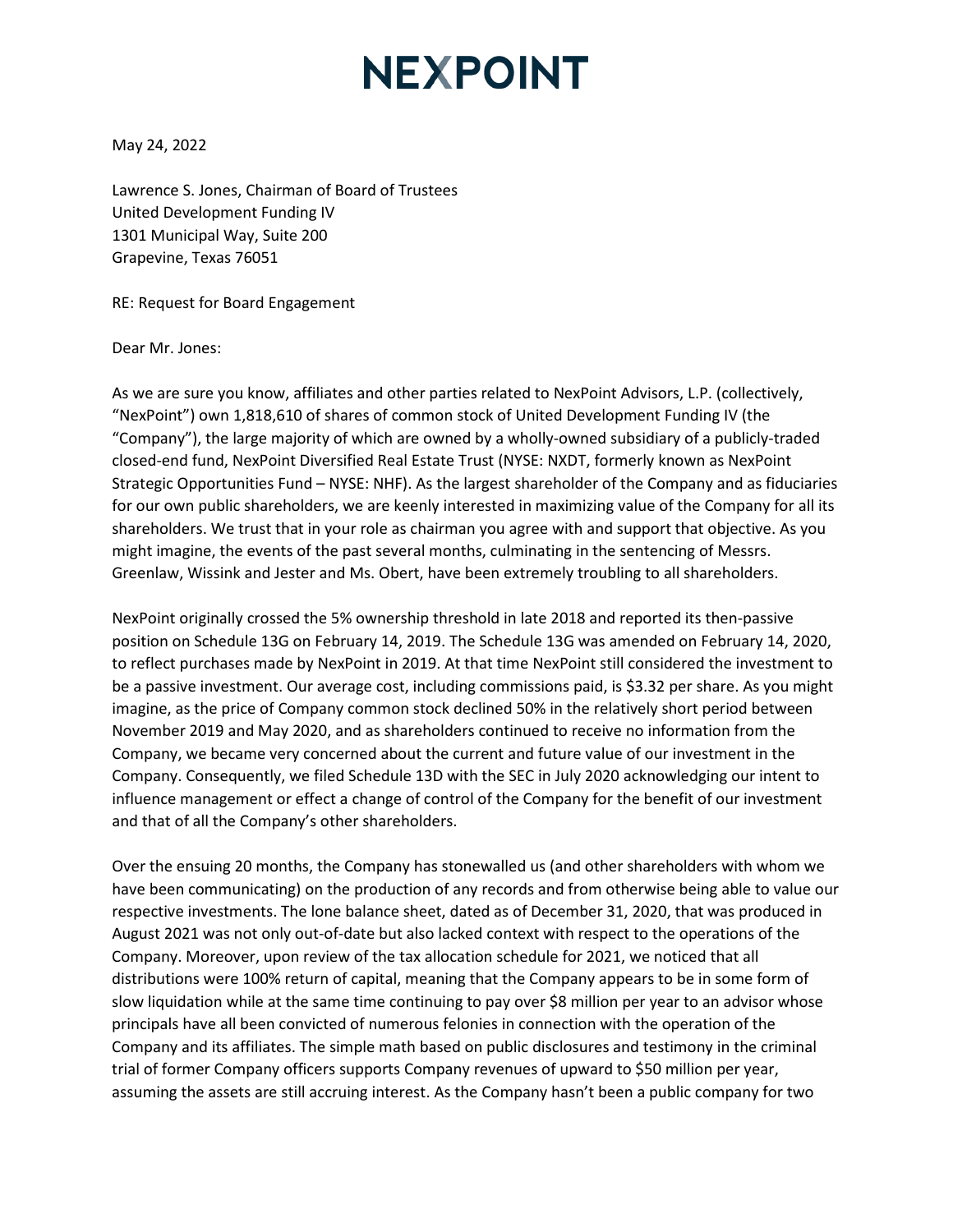May 24, 2022 Page 2

years, there is no public company cost, and we have to believe investor relations expense is light, as the Company has gone out of its way to not communicate with shareholders. Thus, with almost \$50 million per year in revenue, reduced general and administrative cost from no longer being a reporting company and less than \$10 million in Advisory Fees, how is it possible that 100% of distributions to shareholders are characterized as a return of capital? As audit committee chair, you of all people should have a good answer to that question.

Since inception, the Company has been an externally advised REIT. Since May 2014, the governing contract has been the Advisory Agreement dated May 29, 2014 (the "Advisory Agreement") between the Company and UMTH General Services, L.P. (the "Advisor"). Under the Advisory Agreement, responsibilities for virtually all day-to-day business activities of the Company are delegated to the Advisor. Certain of those duties include, among many other duties: "(f) provide the daily management of the Trust and perform and supervise the various administrative functions reasonably necessary for the management and operation of the Trust;… (v) supervise the preparation and filing and distribution of returns and reports to governmental agencies and to Shareholders and other investors and act on behalf of the Trust in connection with investor relations;… (x) assist the Trust in preparing all reports and returns required by the Securities and Exchange Commission, Internal Revenue Service and other state or federal governmental agencies; and (y) do all things necessary to assure its ability to render the services described in this Agreement."

In fact, in the last proxy statement filed by the Company with the SEC on April 30, 2014, it is definitively stated: "With the exception of Stacey H. Dwyer, our Chief Operating Officer, we have no employees. Except for Ms. Dwyer, our executive officers are all employees of our Advisor and/or its affiliates and are compensated by these entities for their services to us. Our day-to-day management is performed by our Advisor and its affiliates. We pay our Advisor fees and reimburse expenses pursuant to our advisory agreement. Other than Ms. Dwyer, we have not previously paid any compensation directly to our executive officers."

Because of the unique contractual delegation of virtually all corporate responsibilities to the Advisor, the Advisory Agreement contains an expansive indemnification section pursuant to which the Company agreed to indemnify the Advisor and its affiliates (including their respective officers, directors, trustees, partners and employees). Indemnification is subject to satisfaction of certain conditions, including the condition that "any liability or loss was not the result of *negligence or misconduct by the Advisor or its Affiliates, including their respective officers, directors, trustees, partners and employees* (emphasis added)." Moreover, the Advisory Agreement provides as follows:

"Notwithstanding the foregoing, the Advisor and its Affiliates, including their respective officers, directors, trustees, partners and employees, *shall not be indemnified by the Trust for any losses, liability or expenses* arising from or out of an alleged violation of federal or state securities laws by such party unless one or more of the following conditions are met: (i) there has been a successful adjudication on the merits of each count involving alleged securities law violations as to the particular indemnitee; (ii) such claims have been dismissed with prejudice on the merits by a court of competent jurisdiction as to the particular indemnitee; and (iii) the court of competent jurisdiction approves a settlement of claims against a particular indemnitee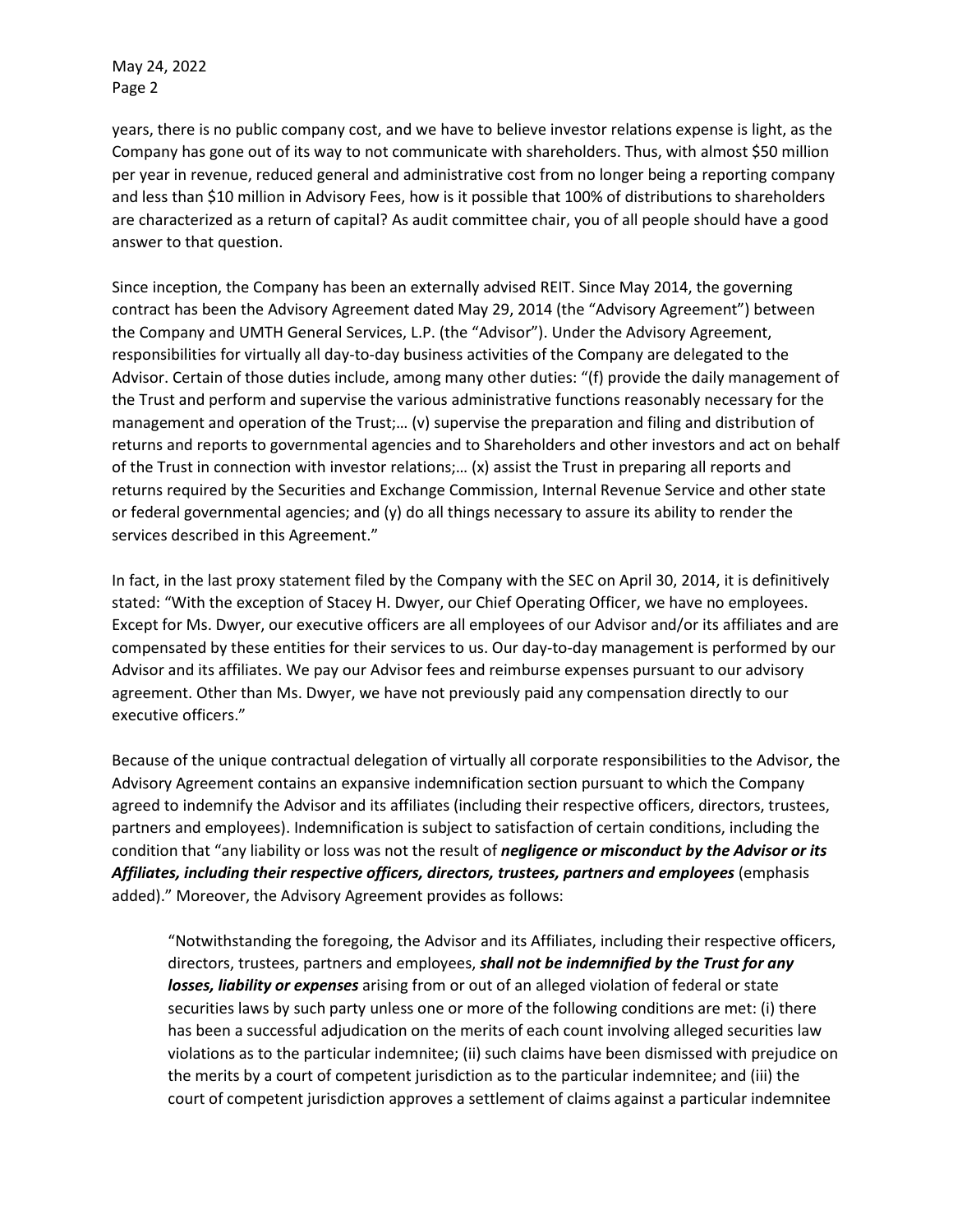and finds that indemnification of the settlement and the related costs should be made, and *the court considering the request for indemnification has been advised of the position of the Securities and Exchange Commission … as to indemnification for violations of securities laws*." (emphasis added)

In light of the foregoing, we and other shareholders were astounded to learn during the detention hearing for the convicted UMTH General Services, LP principals/employees on January 24, 2022 that the Company had actually used investor funds to pay \$7.2 million of disgorgement and pre-judgment interest that the individual defendants had agreed to pay in the July 2018 settled SEC enforcement case. We are also fearful that the Company has paid the legal bills for the criminal defendants under the same indemnification principle, as Michael Stockham testified at the detention hearing that there had been "an advancement" of legal fees in the criminal proceeding. That might explain why there has been no taxable income, all distributions have been a return of capital, and almost \$100 million of equity value (as disclosed by the December 31, 2020 balance sheet) of the Company has disappeared over the last few years. Perhaps it also partially explains why no financial statements have been given to shareholders, no annual meeting has been held and the Company has spent millions of dollars fighting the production of books and records to which we, as a shareholder, are entitled under Maryland law and the organizational documents of the Company.

All of this begs the question: why has there been any indemnification or advancement for violations of securities laws in light of the indemnification provision of the Advisory Agreement that expressly states that the Company shall not indemnify these parties from any losses, liability or expense arising from an *alleged* securities law violations (unless and until one of ten enumerated exemptions apply, which were not met in the SEC enforcement action and certainly have not been met in the criminal action)? Is it the Board's or counsel's belief that the indemnification provisions of the Advisory Agreement, which governs the totality of the Company's operations, are of no legal significance? All board members are required to perform their duties as directors in good faith and in the best interests of the Company's shareholders and are required to exercise reasonable care and judgment such that the Company and its shareholders are protected. Even if the Advisory Agreement and its carve-out language did not exist, we are shocked that a board would saddle shareholders with SEC sanctions that were intended to be a disgorgement of ill-gotten gains collected by the principals of the Advisor.

If the so-called "independent counsel" for the Board who investigated the facts advised that payment of the disgorgement and pre-judgment interest by the Company was permissible, then they clearly missed the securities law carve-out from the indemnification provision in the Advisory Agreement, which is a contract expressly governed by Texas law. To the extent those lawyers were advising the Board on matters of indemnification as covered by the Maryland General Corporation Law and the Maryland REIT Law, we question how lawyers licensed only in Texas are qualified to provide opinions on matters of Maryland law (and did not engage in the unauthorized practice of law).

Setting aside whether the Company and the Board were legally permitted to indemnify "the Advisor or its Affiliates, including their respective officers, directors, trustees, partners and employees" at a cost of millions of dollars to shareholders—and whether the Board *should have* approved the indemnification a potentially more serious question is why the Company did not disclose to the securities markets the